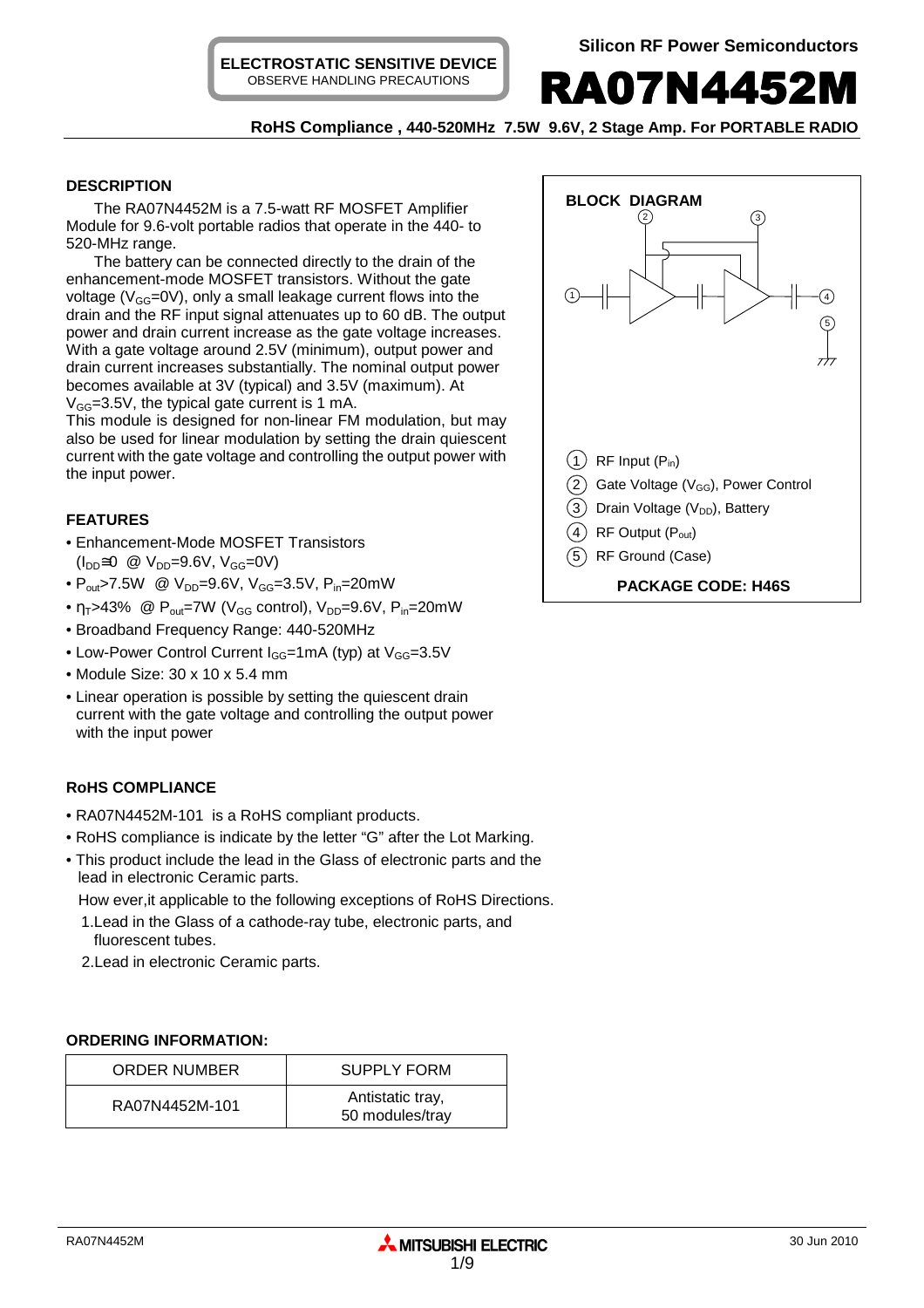# **MAXIMUM RATINGS** (T<sub>case</sub>=+25°C, unless otherwise specified)

| <b>SYMBOL</b>      | PARAMETER                        | <b>CONDITIONS</b>                     | <b>RATING</b>   | <b>UNIT</b> |
|--------------------|----------------------------------|---------------------------------------|-----------------|-------------|
| V <sub>DD</sub>    | Drain Voltage                    | $V_{GG}=$ 0V, $P_{in}=$ 0W            | 16              | V           |
| $V_{DD}$           | Drain Voltage                    | $V_{GG}$ <3.5V                        | 13.2            | V           |
| V <sub>GG</sub>    | Gate Voltage                     | $V_{DD}$ <9.6V, P <sub>in</sub> <20mW | 4               | V           |
| $P_{in}$           | Input Power                      |                                       | 30              | mW          |
| $P_{\text{out}}$   | <b>Output Power</b>              | f=440-520MHz,<br>$Z_G=Z_1=50\Omega$   | 10              | W           |
| $T_{\sf case(OP)}$ | Operation Case Temperature Range |                                       | $-30$ to $+90$  | C           |
| $T_{\text{stg}}$   | Storage Temperature Range        |                                       | $-40$ to $+110$ | C           |

The above parameters are independently guaranteed.

### **ELECTRICAL CHARACTERISTICS** (T<sub>case</sub>=+25℃, Z G=Z<sub>L</sub>=50Ω, unless otherwise specified)

**ELECTROSTATIC SENSITIVE DEVICE** OBSERVE HANDLING PRECAUTIONS

| <b>SYMBOL</b>       | <b>PARAMETER</b>        | <b>CONDITIONS</b>                                                                                                     | <b>MIN</b>                | <b>TYP</b> | <b>MAX</b> | <b>UNIT</b> |
|---------------------|-------------------------|-----------------------------------------------------------------------------------------------------------------------|---------------------------|------------|------------|-------------|
|                     | <b>Frequency Range</b>  |                                                                                                                       | 440                       | ۰          | 520        | <b>MHz</b>  |
| $P_{\text{out}}$    | <b>Output Power</b>     | $V_{DD} = 9.6 V, V_{GG} = 3.5 V, P_{in} = 20 mW$                                                                      | 7.5                       | ۰          |            | W           |
| $\eta_{\mathsf{T}}$ | <b>Total Efficiency</b> |                                                                                                                       |                           |            |            | %           |
| $2f_0$              | $2nd$ Harmonic          | $P_{\text{out}} = 7W$ (V <sub>GG</sub> control),<br>$VDD=9.6V$ ,<br>$P_{in}=20mW$                                     |                           | ۰          | $-25$      | dBc         |
| <b>Pin</b>          | Input VSWR              |                                                                                                                       |                           | ۰          | 4:1        |             |
| lgg                 | <b>Gate Current</b>     |                                                                                                                       |                           |            |            | mA          |
|                     | Stability               | $V_{DD} = 4.8 - 13.2V$ , P <sub>in</sub> =10-30mW, P <sub>out</sub> <8W (V <sub>GG</sub> control),<br>Load $VSWR=4:1$ | No parasitic oscillation  |            |            |             |
|                     | Load VSWR Tolerance     | $V_{DD}$ =13.2V, P <sub>in</sub> =20mW, P <sub>out</sub> =7.5W (V <sub>GG</sub> control),<br>Load VSWR=20:1           | No degradation or destroy |            |            |             |

All parameters, conditions, ratings, and limits are subject to change without notice.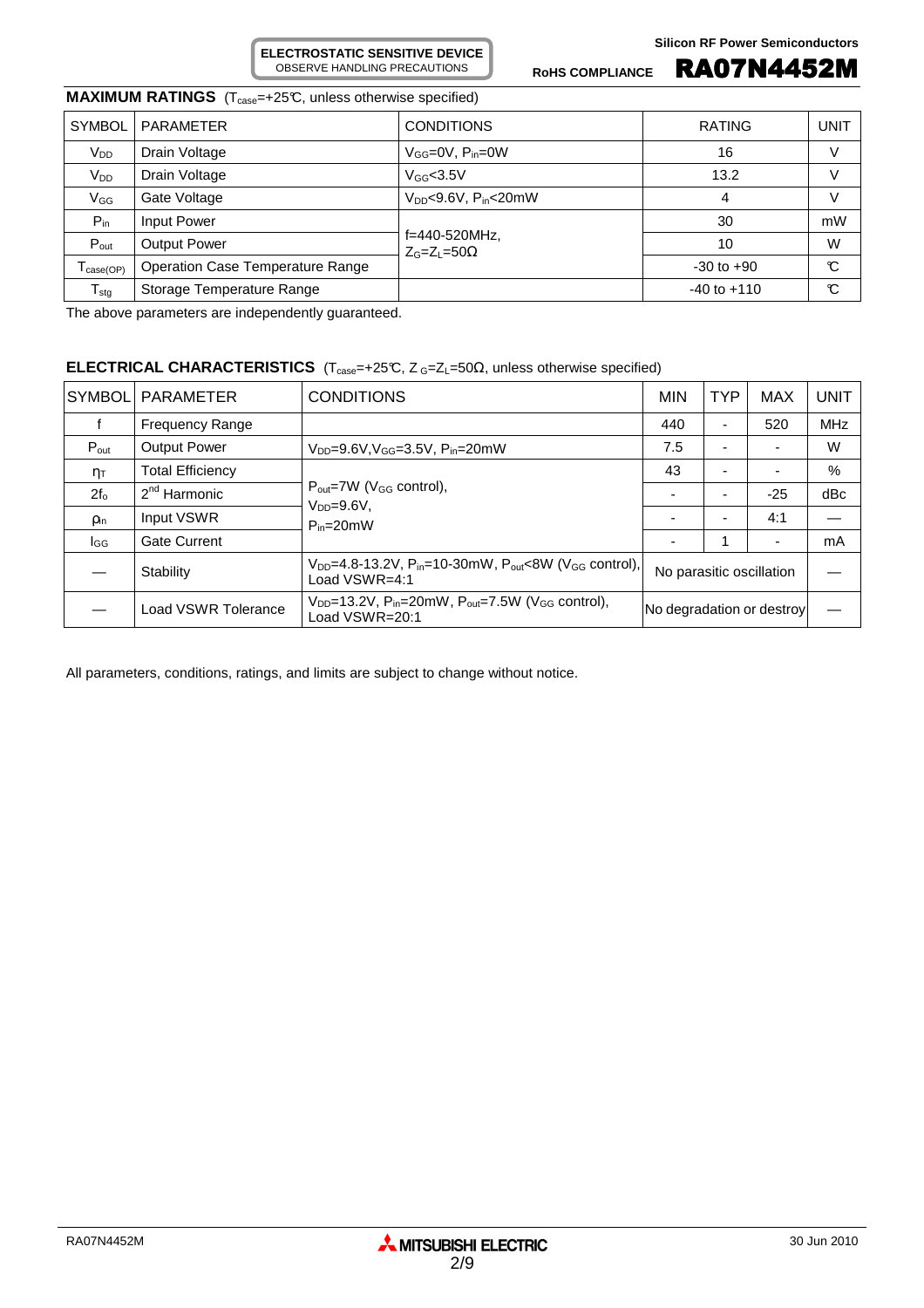**TYPICAL PERFORMANCE** ( $T_{case}$ =+25°C,  $Z_{G}$ = $Z_{L}$ =50 $\Omega$ , unless otherwise specified)

**ELECTROSTATIC SENSITIVE DEVICE** OBSERVE HANDLING PRECAUTIONS







**OUTPUT POWER, POWER GAIN and OUTPUT POWER, POWER GAIN and**









2 4 6 8 10 12 14 DRAIN VOLTAGE V<sub>DD</sub>(V)



**DRAIN CURRENT versus INPUT POWER DRAIN CURRENT versus INPUT POWER**

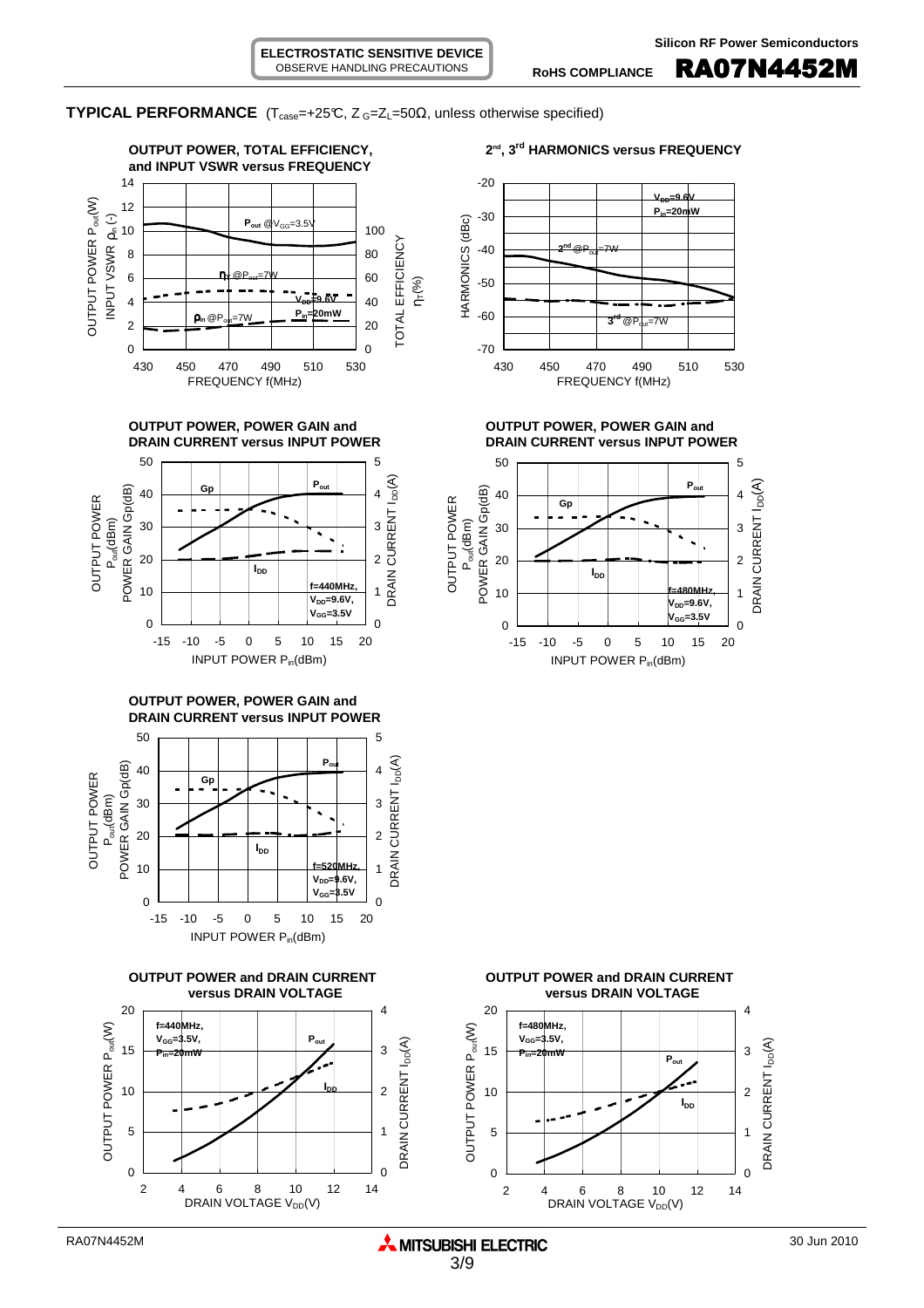**TYPICAL PERFORMANCE** ( $T_{case} = +25^\circ$ C,  $Z_{G} = Z_{L} = 50\Omega$ , unless otherwise specified)











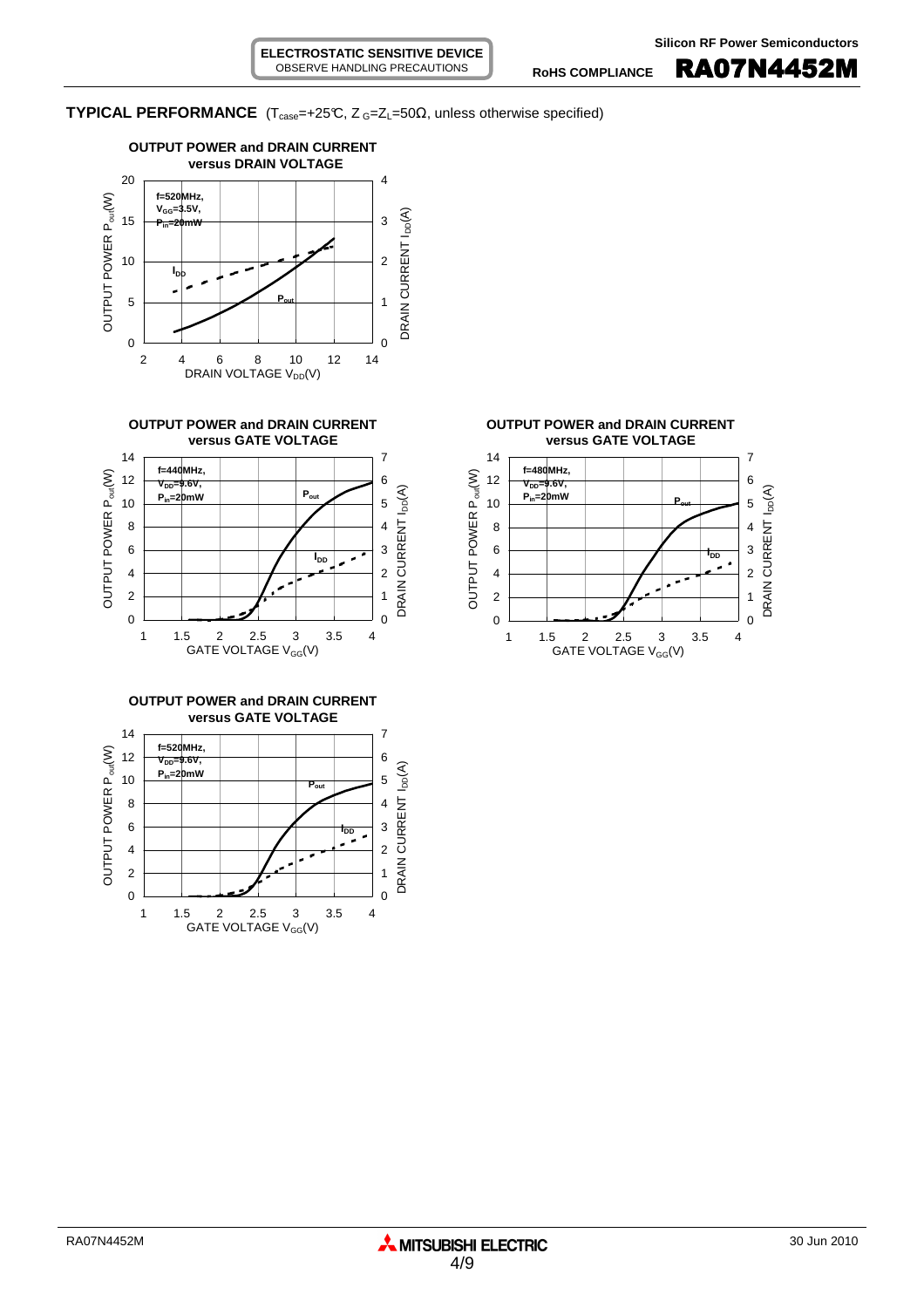# **OUTLINE DRAWING** (mm)





- $\overline{1}$  RF Input (P<sub>in</sub>)
- $(2)$  Gate Voltage (V<sub>GG</sub>)
- 3 Drain Voltage (V<sub>DD</sub>)
- $(4)$  RF Output  $(P_{out})$
- 5 RF Ground (Case)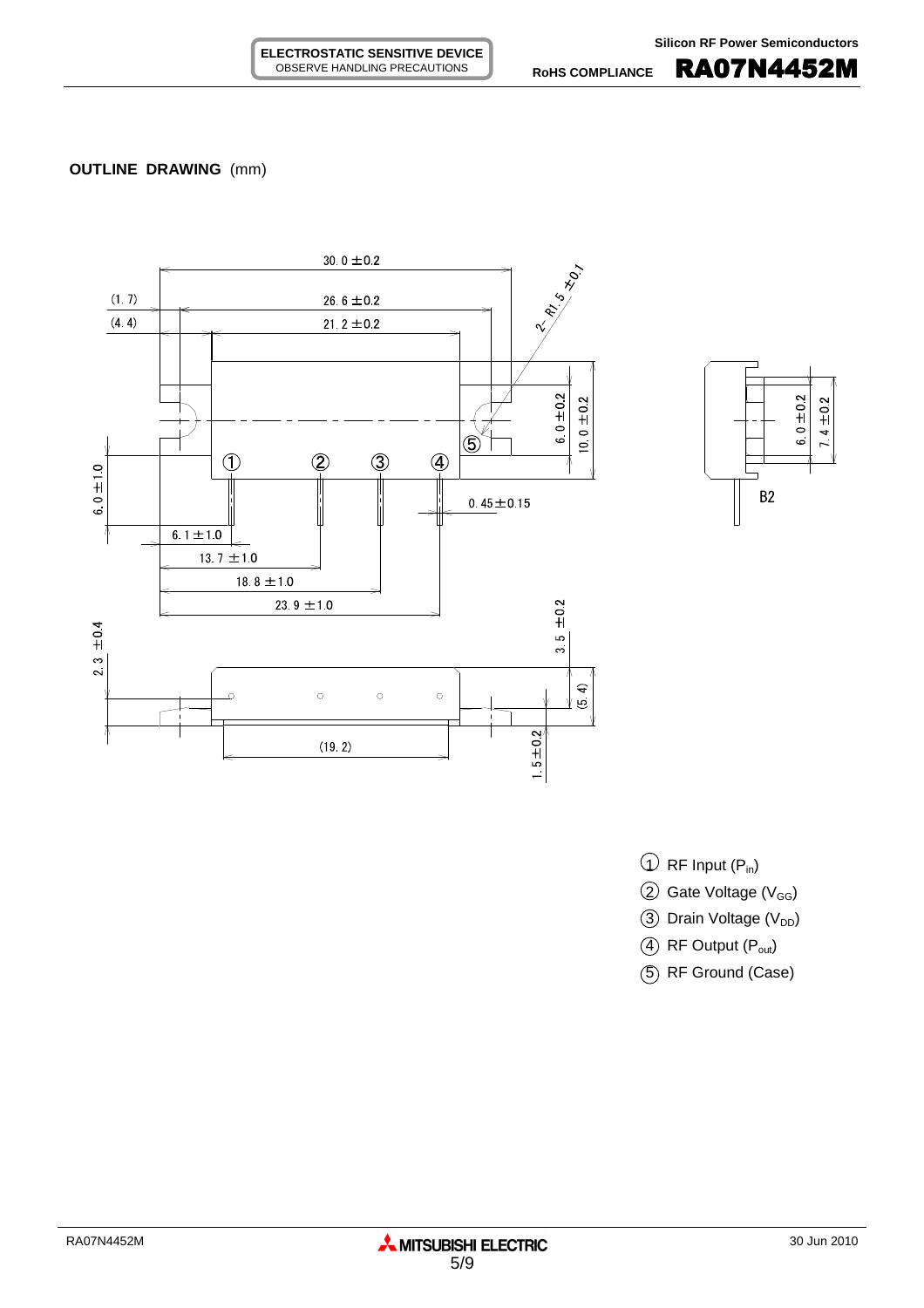

**ELECTROSTATIC SENSITIVE DEVICE** OBSERVE HANDLING PRECAUTIONS

- $(1)$  RF Input  $(P_{in})$
- $(2)$  Gate Voltage (V<sub>GG</sub>)
- $(3)$  Drain Voltage (V<sub>DD</sub>)
- $(4)$  RF Output  $(P_{out})$
- 5 RF Ground (Case)

**EQUIVALENT CIRCUIT**

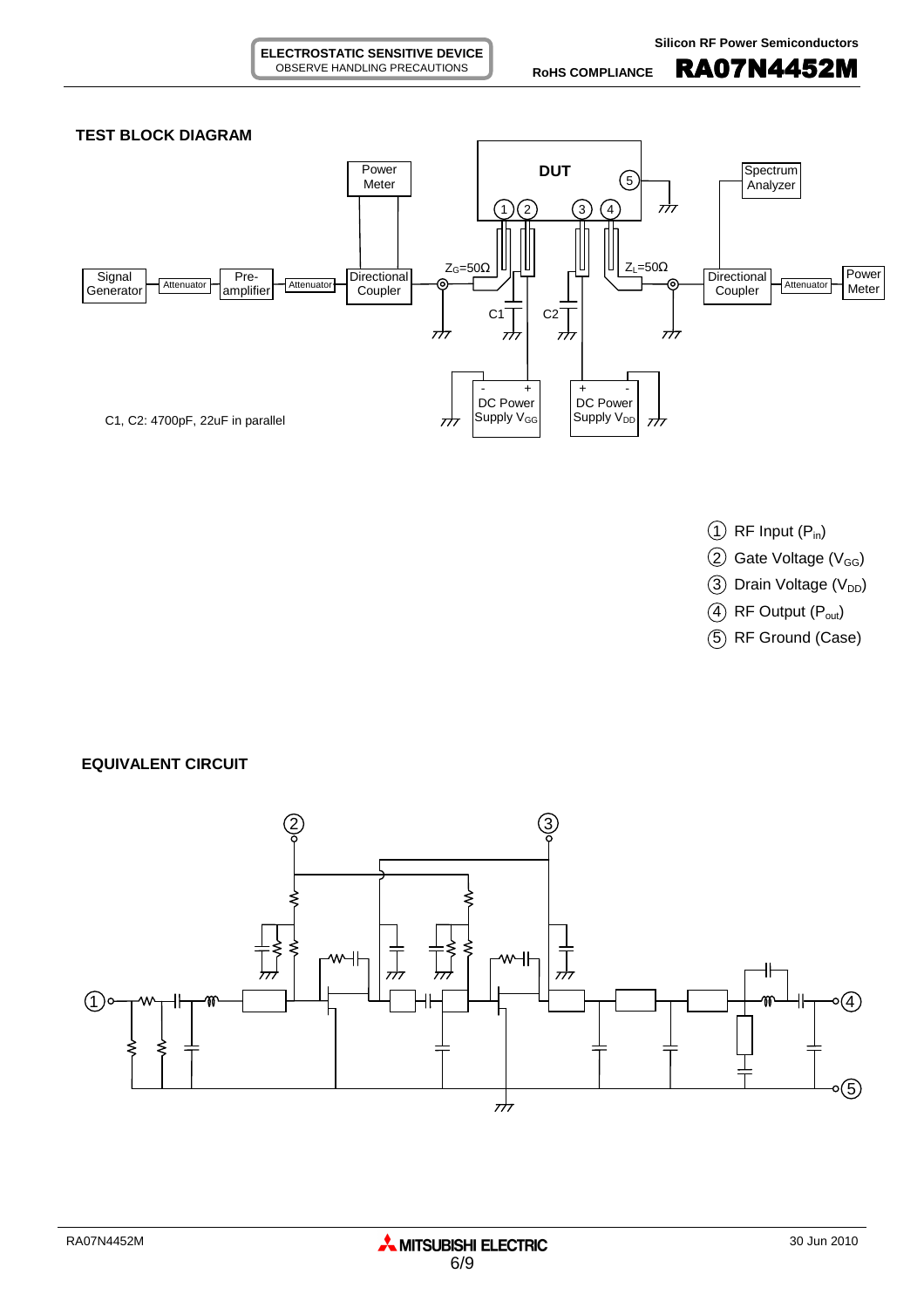#### **RECOMMENDATIONS and APPLICATION INFORMATION:**

#### **Construction:**

This module consists of an alumina substrate soldered onto a copper flange. For mechanical protection, a plastic cap is attached with silicone. The MOSFET transistor chips are die bonded onto metal, wire bonded to the substrate, and coated with resin. Lines on the substrate (eventually inductors), chip capacitors, and resistors form the bias and matching circuits. Wire leads soldered onto the alumina substrate provide the DC and RF connection. Following conditions must be avoided:

a) Bending forces on the alumina substrate (for example, by driving screws or from fast thermal changes)

- b) Mechanical stress on the wire leads (for example, by first soldering then driving screws or by thermal expansion)
- c) Defluxing solvents reacting with the resin coating on the MOSFET chips (for example, Trichlorethylene)
- d) Frequent on/off switching that causes thermal expansion of the resin
- e) ESD, surge, overvoltage in combination with load VSWR, and oscillation

#### **ESD:**

This MOSFET module is sensitive to ESD voltages down to 1000V. Appropriate ESD precautions are required.

#### **Mounting:**

Heat sink flatness must be less than 50  $\mu$ m (a heat sink that is not flat or particles between module and heat sink may cause the ceramic substrate in the module to crack by bending forces, either immediately when driving screws or later when thermal expansion forces are added).

A thermal compound between module and heat sink is recommended for low thermal contact resistance and to reduce the bending stress on the ceramic substrate caused by the temperature difference to the heat sink. The module must first be screwed to the heat sink, then the leads can be soldered to the printed circuit board. M2.6 screws are recommended with a tightening torque of 1.8 to 3.0 kgf-cm.

#### **Soldering and Defluxing:**

This module is designed for manual soldering.

The lead (terminal) must be soldered after the module is screwed onto the heat sink.

The temperature of the lead (terminal) soldering should be lower than 350°C and shorter than 3 second.

Ethyl Alcohol is recommend for removing flux. Trichloroethylene solvents must not be used (they may cause bubbles in the coating of the transistor chips which can lift off the bond wires).

### **Thermal Design of the Heat Sink:**

At  $P_{out}$ =7W, V<sub>DD</sub>=9.6V and  $P_{in}$ =20mW each stage transistor operating conditions are:

| Stage     | $\mathsf{m}$<br>(W) | out<br>(W) | $R_{th(ch-case)}$<br>(°C/W) | @ η⊤=43%<br><b>I</b> DD<br>(A) | V <sub>DD</sub><br>(V) |
|-----------|---------------------|------------|-----------------------------|--------------------------------|------------------------|
| ⊿ st      | 0.02                | .5         | 4.5                         | 0.29                           | 9.6                    |
| $\sim$ nd | .5                  | .0         | ⌒<br>2.4                    | .40                            |                        |

The channel temperatures of each stage transistor  $T_{ch} = T_{case} + (V_{DD} \times I_{DD} - P_{out} + P_{in}) \times R_{th(ch-case)}$  are:

 $T_{ch1} = T_{case} + (9.6V \times 0.29A - 1.5W + 0.02W) \times 4.5°C/W = T_{case} + 5.9°C$ <br>  $T_{ch2} = T_{case} + (9.6V \times 1.40A - 7.0W + 1.5W) \times 2.4°C/W = T_{case} + 19.1°C$  $T_{ch2} = T_{case} + (9.6V \times 1.40A - 7.0W + 1.5W) \times 2.4C/W$ 

For long-term reliability, it is best to keep the module case temperature ( $T_{case}$ ) below 90°C. For an ambient temperature  $T_{air}=60^{\circ}C$  and P <sub>out</sub>=7W, the required thermal resistance  $R_{th \ (case-air)} = (T_{case} - T_{air}) / ((P_{out}/\eta_T) - P_{out}$  $+ P_{in}$ ) of the heat sink, including the contact resistance, is:

 $R_{th (case-air)} = (90\text{°C} - 60\text{°C}) / (7W/43\% - 7W + 0.02W) = 3.23 \text{°C} /W$ 

When mounting the module with the thermal resistance of 3.23 °C/W, the channel temperature of each sta ge transistor is:

 $T_{\text{ch1}} = T_{\text{air}} + 35.9 \text{ °C}$  $T_{ch2} = T_{air} + 49.1$  °C

The 175°C maximum rating for the channel temperatur e ensures application under derated conditions.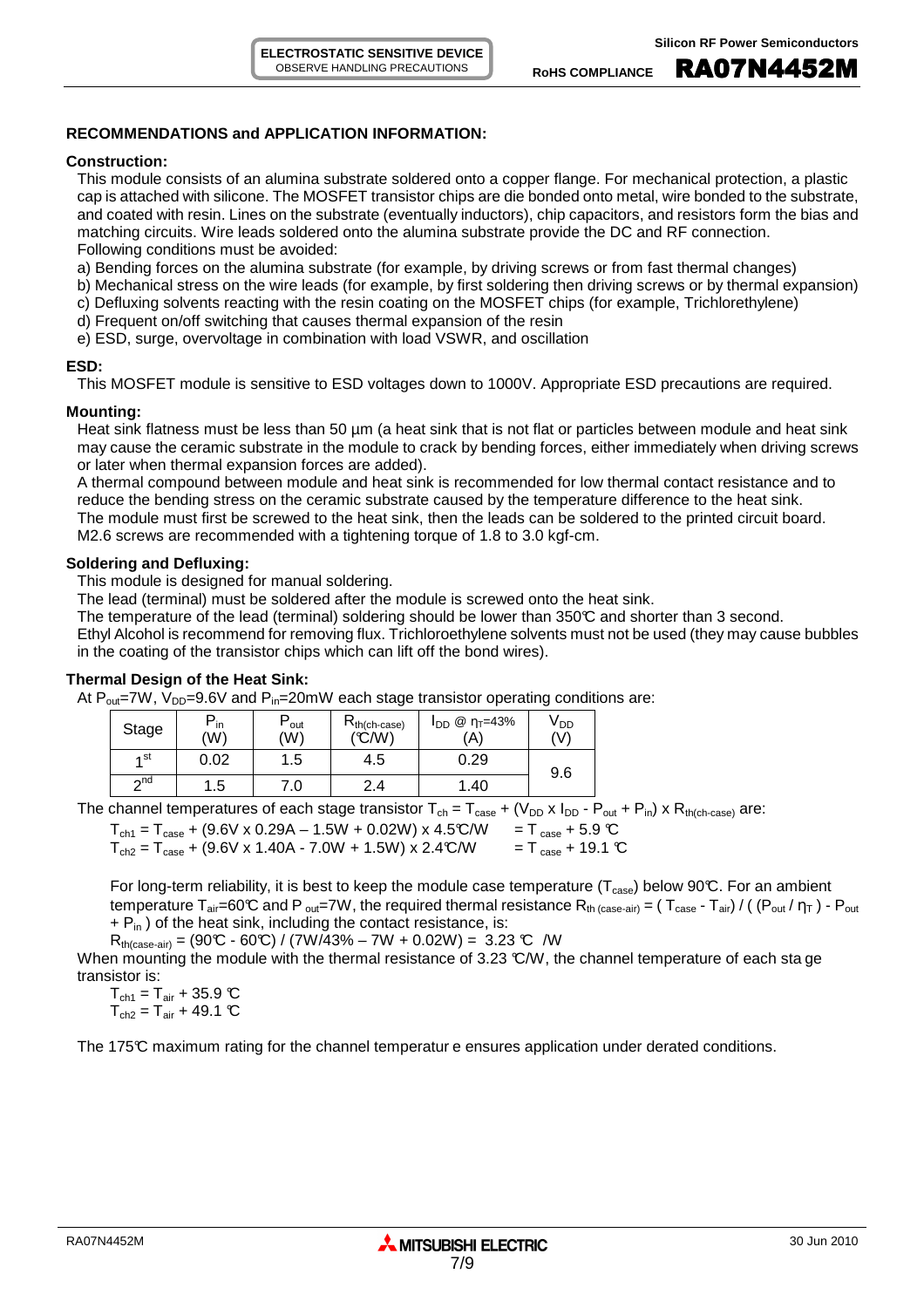**ELECTROSTATIC SENSITIVE DEVICE** OBSERVE HANDLING PRECAUTIONS

#### **Output Power Control:**

Depending on linearity, the following two methods are recommended to control the output power:

- a) Non-linear FM modulation:
	- By the gate voltage  $(V_{GG})$ .

When the gate voltage is close to zero, the RF input signal is attenuated up to 60 dB and only a small leakage current flows from the battery into the drain.

Around  $V_{GG}$ =2.5V, the output power and drain current increases substantially.

Around  $V_{GG}=3V$  (typical) to  $V_{GG}=3.5V$  (maximum), the nominal output power becomes available.

b) Linear AM modulation:

By RF input power P<sub>in</sub>. The gate voltage is used to set the drain's quiescent current for the required linearity.

#### **Oscillation:**

To test RF characteristics, this module is put on a fixture with two bias decoupling capacitors each on gate and drain, a 4.700 pF chip capacitor, located close to the module, and a 22 µF (or more) electrolytic capacitor.

- When an amplifier circuit around this module shows oscillation, the following may be checked:
- a) Do the bias decoupling capacitors have a low inductance pass to the case of the module?
- b) Is the load impedance  $Z_1$ =50 $\Omega$ ?
- c) Is the source impedance  $Z<sub>G</sub>=50 $\Omega$ ?$

#### **ATTENTION:**

1.High Temperature; This product might have a heat generation while operation,Please take notice that have a possibility to receive a burn to touch the operating product directly or touch the product until cold after switch off. At the near the product,do not place the combustible material that have possibilities to arise the fire.

2. Generation of High Frequency Power; This product generate a high frequency power. Please take notice that do not leakage the unnecessary electric wave and use this products without cause damage for human and property per normal operation.

3. Before use; Before use the product,Please design the equipment in consideration of the risk for human and electric wave obstacle for equipment.

### **PRECAUTION FOR THE USE OF MITSUBISHI SILICON RF POWER AMPLIFIER DEVICES:**

- 1.The specifications of mention are not guarantee values in this data sheet. Please confirm additional details regarding operation of these products from the formal specification sheet. For copies of the formal specification sheets, please contact one of our sales offices.
- 2.RA series products (RF power amplifier modules) are designed for consumer mobile communication terminals and were not specifically designed for use in other applications. In particular, while these products are highly reliable for their designed purpose, they are not manufactured under a quality assurance testing protocol that is sufficient to guarantee the level of reliability typically deemed necessary for critical communications elements. Examples of critical communications elements would include transmitters for base station applications and fixed station applications that operate with long term continuous transmission and a higher on-off frequency during transmitting, especially for systems that may have a high impact to society.
- 3.RA series products use MOSFET semiconductor technology. They are sensitive to ESD voltage therefore appropriate ESD precautions are required.
- 4.In order to maximize reliability of the equipment, it is better to keep the devices temperature low. It is recommended to utilize a sufficient sized heat-sink in conjunction with other cooling methods as needed (fan, etc.) to keep the case temperature for RA series products lower than 60deg/C under standard conditions, and less than 90deg/C under extreme conditions.
- 5.RA series products are designed to operate into a nominal load impedance of 50 ohms. Under the condition of operating into a severe high load VSWR approaching an open or short, an over load condition could occur. In the worst case there is risk for burn out of the transistors and burning of other parts including the substrate in the module.
- 6.The formal specification includes a guarantee against parasitic oscillation under a specified maximum load mismatch condition. The inspection for parasitic oscillation is performed on a sample basis on our manufacturing line. It is recommended that verification of no parasitic oscillation be performed at the completed equipment level also.
- 7.For specific precautions regarding assembly of these products into the equipment, please refer to the supplementary items in the specification sheet.
- 8.Warranty for the product is void if the products protective cap (lid) is removed or if the product is modified in any way from it's original form.
- 9.For additional "Safety first" in your circuit design and notes regarding the materials, please refer the last page of this data sheet.
- 10. Please refer to the additional precautions in the formal specification sheet.